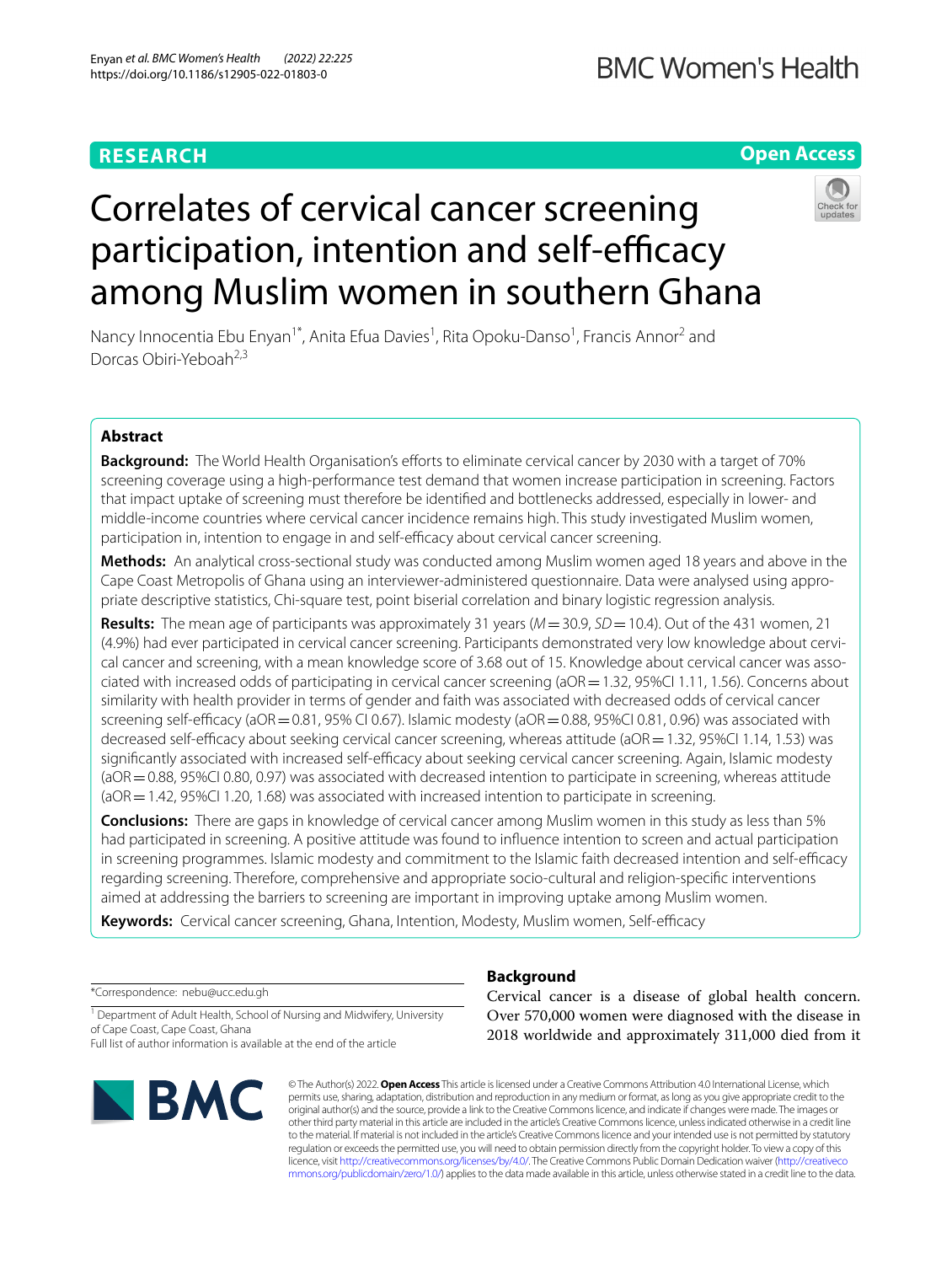$[1]$  $[1]$ . The disease disproportionately affects women in lowand middle-income countries (LMIC) as 90% of all death occurred in those regions in 2018 [\[1](#page-9-0)]. Although there has been some improvement in high-income settings, the disease remains an important public health threat to women in resource-constraint settings  $[2]$  $[2]$  $[2]$ . This could be due to the unavailability of technologies in most health facilities in LMIC to detect the disease early, lack of available screening, inadequate information about the disease and lack of efective policies and guidelines about screening [\[2,](#page-9-1) [3](#page-9-2)]. Additionally, lack of treatment and vaccines are key drivers of cervical cancer morbidity and mortality in LMICs [[1\]](#page-9-0).

All sexually active women are at risk of infection with the Human Papillomavirus (HPV) and, therefore, tend to develop cervical cancer [[4\]](#page-9-3). It is well documented that polygamous relationships and multiple sexual partners are some of the risk markers for contracting the virus [[5\]](#page-9-4). In Ghana, polygamy is said to be practised [\[6](#page-9-5)] and is mostly seen in Muslim communities. Agboklu asserted that Islamic marriages are potentially polygamous [\[7](#page-9-6)]; thus, Muslim women may have higher chances of being exposed to HPV. However, Muslim women may have challenges with participating in cervical cancer screening (CCS) activities due to religious and cultural values [\[8](#page-9-7)].

Cervical cancer prevention strategies require early detection and management. A previous study conducted among American Muslim women revealed that delays in accessing health services were due to a perceived lack of female health care providers [[9\]](#page-9-8). Concerns about modesty have been found to negatively impact the utilisation of preventive health screening by Muslim women, as they are less likely to participate in [discussion](#page-6-0)s on HPV due to feelings of embarrassment and fear [\[10](#page-9-9)]. Unpublished data from the health service indicates that females form just about 10% of the total number of obstetrics and gynaecology specialists in the country.

Inadequate information about Muslim women regarding cervical cancer and screening may lay a foundation for neglect in decision making and lack of cultural understanding and competent care regarding cervical cancer screening. This study investigated Muslim women's participation in, intention to engage in, and self-efficacy about CCS.

# **Methods**

#### **Study design and participants**

This study employed an analytical cross-sectional survey design. Figure [1](#page-2-0) shows that the study was conceptualised within the Theory of Planned Behaviour (TPB) and the Health Belief Model (HBM), as they explain and predict health behaviours. To determine the CCS behaviours of Muslim women, the study adopted attitude, subjective norms and perceived behavioural control from the TPB. Attitude in this theory refers to the extent to which an individual has a favourable or unfavourable evaluation regarding the behaviour of interest. The subjective norm describes the individual's beliefs about whether friends/peers and signifcant others approve or disapprove of the behaviour. Perceived behavioural control describes the individual's perception of the facilitators and barriers to performing the behaviour while intention refers to the factors that motivate an individual to engage in a given behaviour in which stronger intention increases the likelihood of a behaviour being performed. In this study, attitudes, subjective norms, and perceived behavioural control were assessed in relation to CCS.

The concepts considered from the HBM were selfefficacy, knowledge and socio-demographic variables. Self-efficacy highlights the person's level of confidence in engaging in the behaviour. Knowledge is a structural variable, which along with socio-demographics, is expected to enhance understanding of the issues regarding Muslim women's CCS behaviours.

The study was conducted in the Cape Coast Metropolis located in the southern part of Ghana. Muslim women aged 18 to 66 years participated in the study. The Cape Coast Metropolis is estimated to have a female population of 87,084, of which 9.8% (8534) are Muslims [\[13](#page-9-10)]. Sexually active Muslim females 18 years and above who consented to participate in the study were included. Although screening is recommended for women aged 30 years and above in Ghana [\[14\]](#page-9-11), this study included 18-year-olds to obtain information regarding cervical cancer and screening so that targeted education can be offered to enable them to engage in appropriate behaviours to prevent the disease. It is worth mentioning that for women living with HIV, it is recommended that they begin screening at the age of 25 years [[14](#page-9-11)].

Considering the size of the population, the aim of the study, level of precision  $\pm$  5%, the confidence level of 95% and degree of variability of 50%, a minimum sample size of 382 was estimated for the study, using a formula suggested by Glenn [[15\]](#page-9-12). First, four communities—Abura, Kotokuraba, Ola, and the University of Cape Coast were randomly selected from the Cape Coast Metropolis using the simple random sampling with replacement technique. Second, the probability proportionate to size method was used to determine the number of Muslim women to participate in the study from each community. Third, a systematic sampling method was used in selecting the households in the varied communities. All eligible women at the household level who were willing to participate and consented were included in the study. In all, 439 women were invited to participate in the study, of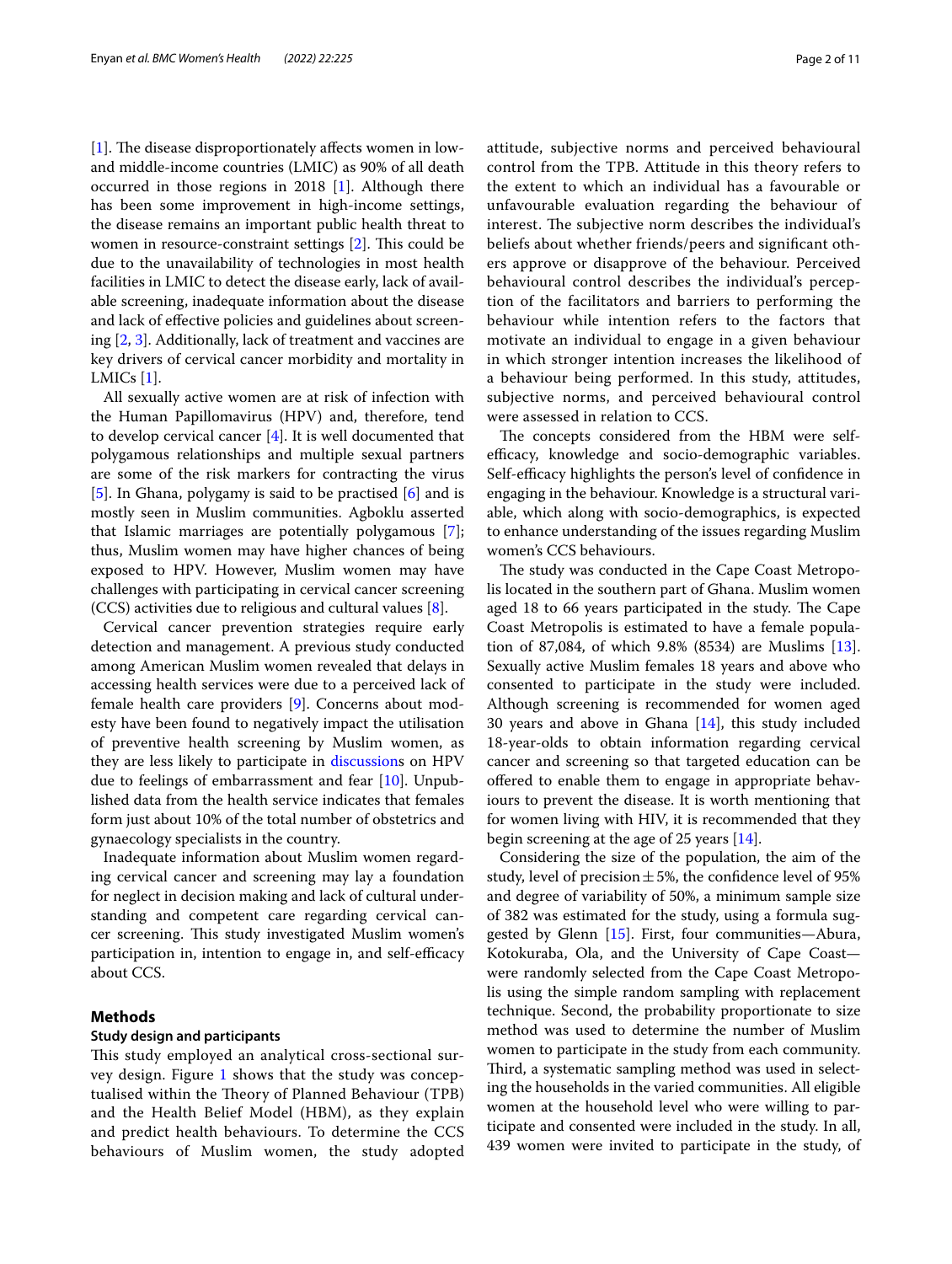

<span id="page-2-0"></span>which 431 completed the study, representing a response rate of approximately 98.2%.

# **Data collection**

The data collection for this study took place from February to April 2021 and involved the use of an intervieweradministered questionnaire. Five professional nurses who understand and communicate efectively in Fante and English were recruited and trained to collect the data. The training covered how the questionnaire should be administered and things to avoid in order not to introduce errors into the data. It took approximately 15 to 20 min to administer each questionnaire. Coronavirus disease (COVID-19) protocols were all adhered to during data collection. The data collection exercise took place at a convenient place in the homes of the participants where they were fully assured of privacy. Gatekeepers including Muslim leaders and volunteers assisted in identifying the households. The women were given education on the condition and directed to where they can access

screening and more information after their knowledge about the disease had been assessed.

Before data collection, the survey instruments were presented to two experts to review the items in relation to the research questions. A pre-test was conducted with 50 Muslim women in Elmina Zongo. The reliability of the multi-item scales was assessed using Cronbach's alpha or Kuder-Richardson (KR) 20, where appropriate. The results of the pre-test suggested that the survey instruments were found to be reliable and appropriate for the study.

# **Measures**

The instrument for data collection was a questionnaire. Most of the items were adapted from Ebu et al. [[3\]](#page-9-2) and Walton et al. [[16\]](#page-9-13) with a few new items developed based on existing literature.

Knowledge of cervical cancer was measured with 15 items covering the defnition, risk factors, signs and symptoms and screening. Each item had a response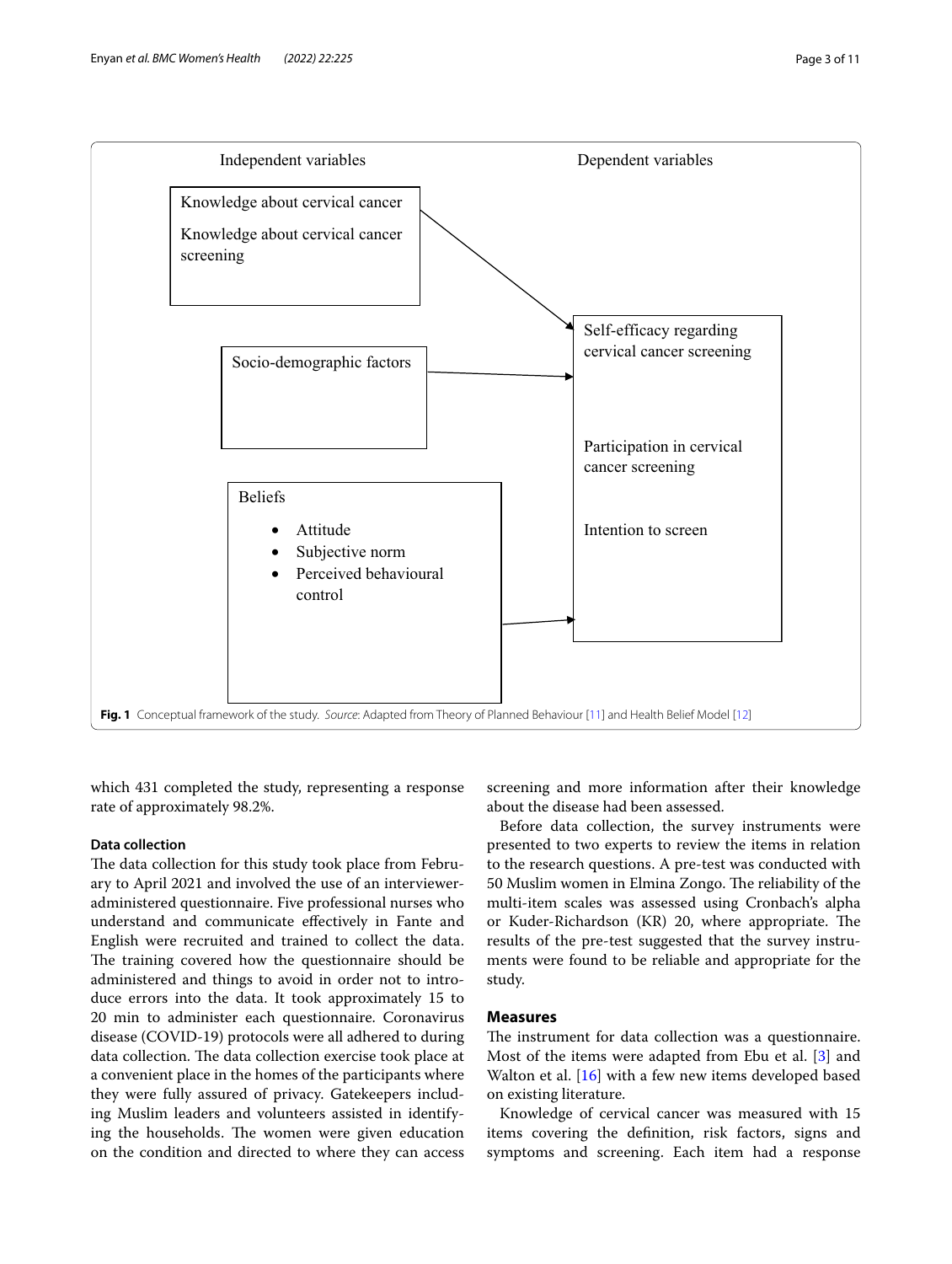option of "No" and "Yes". Responses were scored as either correct (1) or wrong (0). A composite score was obtained for each participant by summing the number of correct responses. The internal consistency reliability estimate for this measure in this study is 0.89.

Participation in cervical cancer screening: Participants were asked to indicate "Yes (1)" or "No" (0) to whether they had ever been screened for cervical cancer. Participants were also asked to indicate whether they agreed or disagreed with 10 additional statements on their reasons for engaging in CCS. Those who had ever engaged in CCS were asked whether they would like to be involved in the exercise in future, whereas those who had never done the screening previously were asked to indicate whether they would like to do it for the frst time. Again, responses to these questions were "Yes" or "No".

Religion-related factors: We assessed participants' beliefs in Islamic modesty with six items ( $\alpha$  = 0.75; e.g., "I cover the whole body, leaving only the hands and face when in public/outside the home"). Additional three items were used to measure the extent of participants' beliefs in the Islamic faith ( $\alpha$  = 0.81; e.g., I will never get cervical cancer because Allah is in control). Each item had four response options ranging from "Strongly disagree" (1) to "Strongly agree" (4).

Provider-related factors: Two items were used to measure the extent to which participants emphasized their similarity with the health provider in terms of gender and religion (e.g., The gender of the provider is not a concern to me). Participants were also asked to indicate the extent to which they prefer health providers that allow self-sampling. Responses were made on a four-point Liker scale ranging from "Strongly Disagree" (1) to "Strongly Agree" (4).

Theory of planned behaviour constructs: Attitudes were measured with five items ( $\alpha$  = 0.59; e.g., "I don't think cervical cancer screening can promote my health"). Behavioural control was measured with four items ( $\alpha$  = 0.74; e.g., "There is no cervical cancer screening facility in my community). Subjective norms were measured with six items ( $\alpha$  = 0.68; e.g., "My relatives will encourage me to screen for cervical abnormalities"). Each item was rated on a four-point scale from "Strongly Disagree" (1) to "Strongly Agree" (4).

Socio-demographic factors: We obtained data on participants' demographic characteristics including age, marital status, availability of health insurance, level of education, and employment status (Table [1](#page-3-0)).

The main concepts used in this study have been operationally defned as follows: Attitude refers to Muslim women's favourable or unfavourable evaluation regarding participation in CCS. Subjective norm describes Muslim women's beliefs about friends or family and signifcant

| Married             | 146 | 35.6 |
|---------------------|-----|------|
| Divorced            | 11  | 2.7  |
| Widowed             | 21  | 5.1  |
| Cohabiting          | 35  | 8.5  |
| Level of education  |     |      |
| Primary             | 110 | 26.8 |
| Junior High School  | 67  | 16.3 |
| Senior High School  | 78  | 19.0 |
| College degree      | 28  | 6.8  |
| University degree   | 76  | 18.5 |
| No formal education | 51  | 12.4 |
| Employment status   |     |      |
| Employed            | 167 | 40.7 |
| Unemployed          | 150 | 36.6 |
| Student             | 93  | 22.7 |
| Income level        | 410 | 100  |
| Less than GH¢366    | 210 | 51.2 |
| Between GH¢ 366-500 | 75  | 18.3 |
| Between GH¢ 501-700 | 48  | 11.7 |
| Between GH¢ 701-900 | 34  | 8.3  |
| GH¢905 and above    | 43  | 10.5 |
| Age                 |     |      |
| $18 - 29$           | 234 | 54.3 |
| $30 - 39$           | 114 | 26.5 |
| $40 - 49$           | 58  | 13.5 |
| $50 +$              | 25  | 5.8  |

others approving or disapproving of their participation in CCS. Perceived behavioural control refers to Muslim women's perception of the factors that will either facilitate or impede participation in CCS. Intention refers to the behavioural willingness or decision to obtain CCS in the near future or otherwise. Self-efficacy is the level of confdence Muslim women have in participating in CCS.

#### **Data management and analysis**

The data were checked for completeness and entered into the Statistical Package for Social Sciences version 21.0 for cleaning and analysis. The data was password protected and access limited to the members of the research team. The data were analysed using frequency counts, percentages, mean, standard deviation, Chi-square test, point biserial correlation and binary logistic regression analysis. First, we conducted descriptive statistics on participants' demographic characteristics, knowledge of cervical cancer, and participation in CCS. Next, using the chi-square test and point biserial correlations, we

#### <span id="page-3-0"></span>**Table 1** Participants' demographic information

*Marital status*

**Variables/categories Frequency Percent**

Single 28.0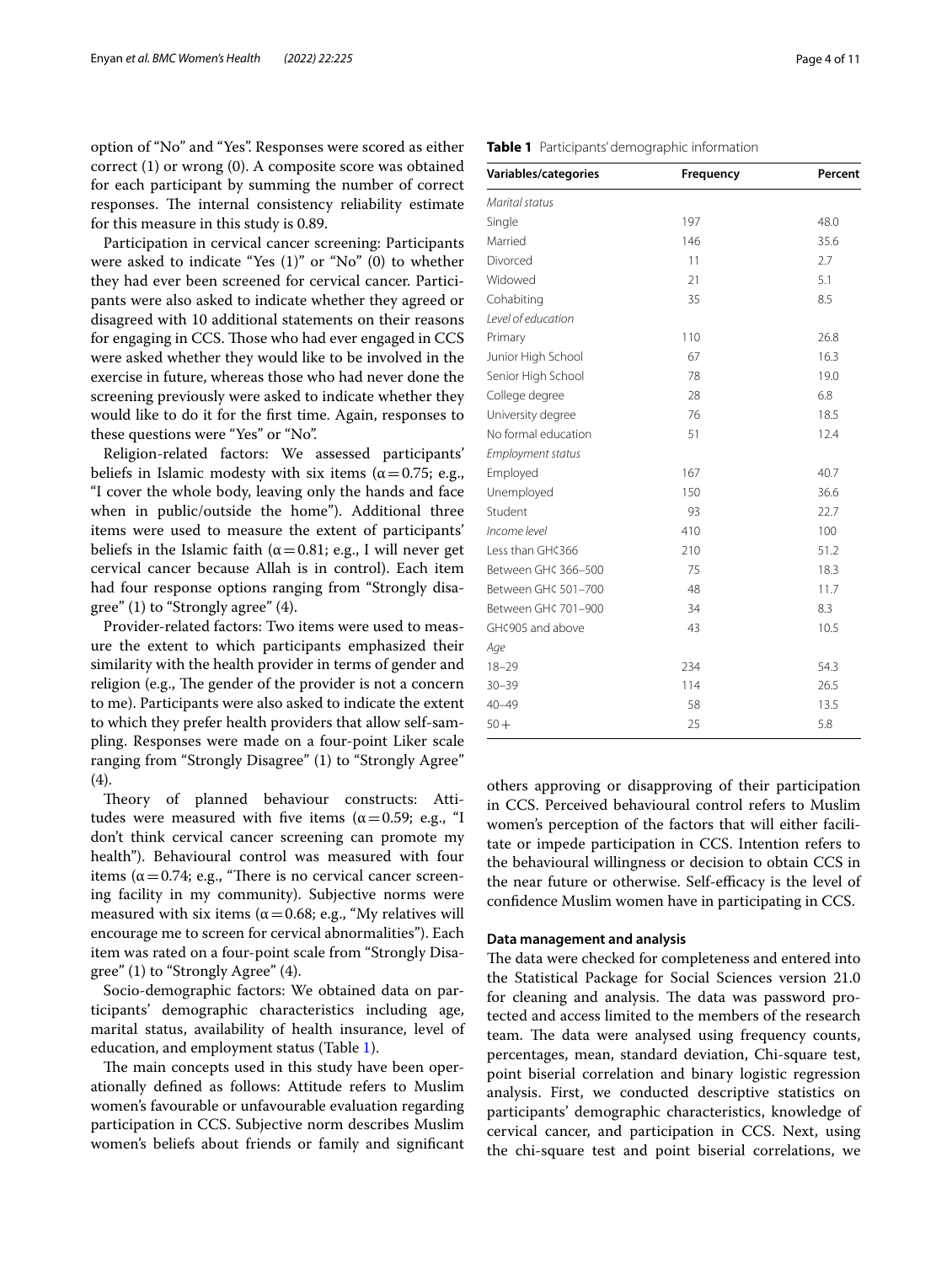<span id="page-4-0"></span>**Table 2** Participants' knowledge of cervical cancer and cervical cancer screening

| Item                                                      | Incorrect response | Correct response |
|-----------------------------------------------------------|--------------------|------------------|
| Cervical cancer affects the mouth                         | 270(62.6)          | 161 (37.4)       |
| Cervical cancer affects the face                          | 316 (73.3)         | 115(26.7)        |
| Cervical cancer cannot be prevented                       | 336 (78.0)         | 95 (22.0)        |
| Being transfused with blood is a risk factor for CC       | 363 (84.2)         | 68 (15.8)        |
| Having multiple sexual partners increase your CC risk     | 278 (64.5)         | 153 (35.5)       |
| CC is heredity                                            | 377 (87.5)         | 54 (12.5)        |
| Bleeding after sexual intercourse is a CC symptom         | 303 (70.3)         | 128 (29.7)       |
| Offensive blood-stained vaginal discharge is a CC symptom | 328 (76.1)         | 103 (23.9)       |
| Itching around the vulva is a CC symptom                  | 390 (90.5)         | 41 (9.5)         |
| Severe headache all the time is a CC symptom              | 384 (89.1)         | 47 (10.9)        |
| Screening can prevent cervical cancer                     | 253 (58.7)         | 178 (41.3)       |
| Screening can cure cervical cancer                        | 382 (88.6)         | 49 (11.4)        |
| Urine is used for cervical screening in Ghana             | 375 (87.0)         | 56(13.1)         |
| CC Screening must be done by a trained person             | 232 (53.8)         | 199 (46.2)       |
| CC Screening cannot be obtained in Ghana                  | 293 (68.0)         | 138 (32.0)       |
| Summary statistics                                        |                    |                  |
| Minimum score $= 0$                                       |                    |                  |
| Maximum score $= 14.0$                                    |                    |                  |
| Mean score $=$ 3.68                                       |                    |                  |
| Standard deviation $=$ 3.88                               |                    |                  |
| 75% percentile = $7.00$                                   |                    |                  |

examined bivariate associations between demographic factors and participation in CCS, intention to engage in CCS, and self-efficacy about CCS. Finally, using binary logistic regression analysis, we examined the extent to which demographic factors, religion and modesty factors, provider-related factors, and theory of planned behaviour factors are associated with participation in CCS, intention to do CCS, and self-efficacy about CCS.

### **Results**

#### **Participants' demographic information**

As shown in Table [1](#page-3-0), the participants were aged between 18 and 66 years with a mean age of approximately 31 years  $(M = 30.9, SD = 10.4)$ , and the majority (52%) were not married. Participants had varied educational levels with a little of half having up to secondary education, one-fourths with a college/university degree, and a few with no education. In terms of earnings, the majority of the participants earned less than GH¢366.00 (USD60.00) a month. Close to half of the participants were employed while about a third were unemployed and the rest were students.

#### **Knowledge of cervical cancer and participation in cervical cancer screening**

Participants responded to a series of questions meant to test their knowledge of cervical cancer and CCS. Table [2](#page-4-0) presents details of participants' responses to these questions. A sum of the correct responses across the 15 questions was computed for each participant. Overall, the participants showed poor knowledge of the nature of cervical cancer, its symptoms, common risk factors and screening. A majority (75%) of the participants answered less than half of the ffteen questions correctly (Table [2\)](#page-4-0).

As shown in Table [3](#page-5-0), participation in CCS exercise was considerably low among the research participants. Only less than 5% of the participants had engaged in CCS. Participants reported multiple reasons for their engagement in CCS. In most cases (90%), participants engaged in CCS because they received education about cervical cancer at a health facility. In many other instances (70%), participants engaged in CCS because they heard about it on the radio. In some cases, participants engaged in CCS because they had experienced some symptoms; were referred or requested to do the test; fear cervical cancer, or were involved in a routine check-up. Encouragements from husbands, having a relative with cervical cancer, and education on cervical cancer at the mosque were the least mentioned reasons for participants' engagement in CCS. Most of the participants (80%) who had engaged in CCS expressed no intention of engaging in the screening exercise again.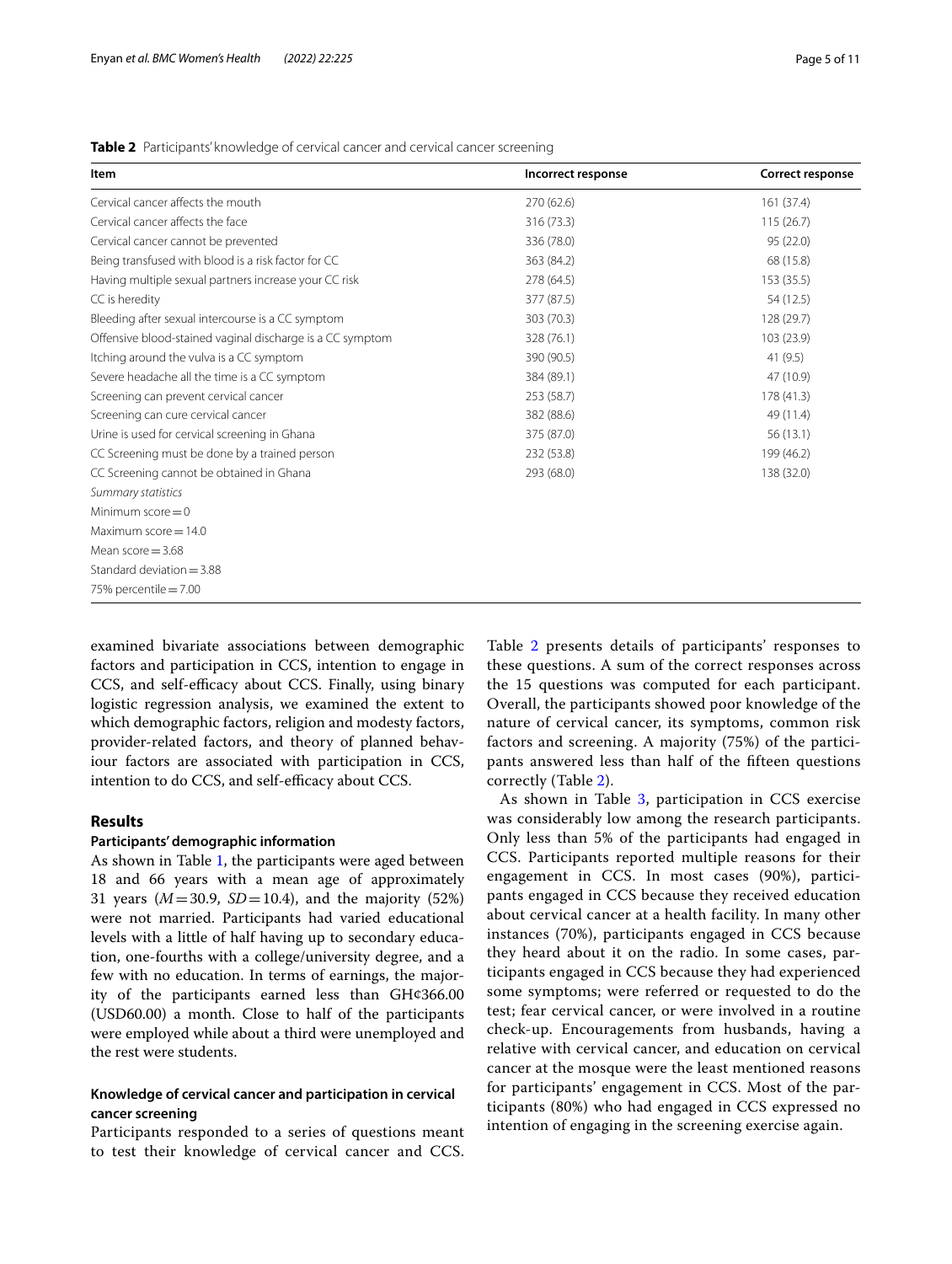<span id="page-5-0"></span>

| Table 3 Participation and reasons for cervical cancer screening |  |  |
|-----------------------------------------------------------------|--|--|
|                                                                 |  |  |

|                                                            | Yes $n$ $(\%)$ | No $n$ $\left(\% \right)$ |
|------------------------------------------------------------|----------------|---------------------------|
| Ever had cervical cancer screening ( $n = 431$ )           | 21 (4.9)       | 410 (95.1)                |
| Reason for cervical cancer screening ( $n = 20$ )          |                |                           |
| Routine                                                    | 6(30.0)        | 14 (70.0)                 |
| Referral                                                   | 10 (50.0)      | 10 (50.0)                 |
| Lasked for the test                                        | 10 (50.0)      | 10 (50.0)                 |
| Husband encouraged me                                      | 4(20.0)        | 16 (80.0)                 |
| A relative had cervical cancer                             | 4(20.0)        | 16 (80.0)                 |
| Fear of cancer                                             | 7(35.0)        | 13 (65.0)                 |
| Heard about it on the radio                                | 14 (70.0)      | 6(30.0)                   |
| Experienced some symptoms                                  | 10 (50.0)      | 10(50.0)                  |
| I had education on cervical cancer at the<br>mosque        | 5(25.0)        | 15 (75.0)                 |
| I had education on cervical cancer at the<br>hospital      | 18 (90.0)      | 2(10.0)                   |
| Intend to have cervical cancer screening again<br>$(n=20)$ | 4(20.0)        | 16(80.0)                  |

to engage in CCS, and self-efficacy about CCS). As shown in Table [4,](#page-5-1) monthly income  $(\chi^2 \text{ } (2) = 14.87,$  $p < 0.01$ ) and educational level ( $\chi^2$  (2) = 15.81,  $p < 0.01$ ) were signifcantly associated with participation in CCS. Women with below-average monthly incomes were less likely to engage in CCS than those with average and above-average incomes. Likewise, women with at least secondary level education were more likely to engage in CCS than those with lower levels of education. Subscription to health insurance  $(\chi^2 \text{ } (1) = 5.18, \ p < 0.05)$ was the only demographic variable that showed signifcant bivariate association with intention to engage in CCS. Women with health insurance were more likely to express intention to engage in CCS than those without health insurance. Marital status  $(\chi^2)(1) = 3.89$ , *p* < 0.05), health insurance ( $\chi^2$  (1) = 6.55, *p* < 0.05), and employment status  $(\chi^2(1) = 8.88, p < 0.05)$  had significant bivariate associations with self-efficacy about CCS. Women with partners (married or co-habiting) and those with health insurance were more likely to express

<span id="page-5-1"></span>**Table 4** Bivariate associations between demographic variables and outcome variables

| Variable          | Participated in CCS ( $n = 431$ ) |          |            | CCS intention ( $n = 410$ ) |            |             | CCS self-efficacy ( $n = 431$ ) |            |         |
|-------------------|-----------------------------------|----------|------------|-----------------------------|------------|-------------|---------------------------------|------------|---------|
|                   | No                                | Yes      | $x^2$      | No                          | Yes        | $x^2$       | No                              | Yes        | $x^2$   |
|                   | n (%)                             | n(%)     |            | n(%)                        | n(%)       |             | n(%)                            | n (%)      |         |
| Marital status    |                                   |          | 1.37       |                             |            | $\mathbf 0$ |                                 |            | $3.89*$ |
| Single            | 229 (96.2)                        | 9(3.8)   |            | 34 (14.8)                   | 195 (85.2) |             | 49 (20.9)                       | 185 (79.1) |         |
| With partner      | 181 (93.8)                        | 12(6.2)  |            | 27 (14.9)                   | 154 (85.1) |             | 26 (13.6)                       | 165 (86.4) |         |
| Health insurance  |                                   |          | 0.78       |                             |            | $5.18*$     |                                 |            | $6.55*$ |
| No                | 51(52.3)                          | 4(7.3)   |            | 13(25.5)                    | 38 (74.5)  |             | 16(30.2)                        | 37 (69.8)  |         |
| Yes               | 359 (95.5)                        | 17(4.5)  |            | 48 (13.4)                   | 311 (86.6) |             | 59 (15.9)                       | 313 (84.1) |         |
| Employment status |                                   |          | 3.77       |                             |            | 0.65        |                                 |            | 8.88*   |
| Employed          | 167 (94.9)                        | 9(5.1)   |            | 22 (13.2)                   | 145 (86.8) |             | 23(13.1)                        | 152 (86.9) |         |
| Unemployed        | 150 (97.4)                        | 4(2.6)   |            | 24 (16.0)                   | 126 (84.0) |             | 25(16.6)                        | 126 (83.4) |         |
| Student           | 93 (92.1)                         | 8(4.9)   |            | 15(16.1)                    | 78 (83.9)  |             | 27(27.3)                        | 72 (72.7)  |         |
| Monthly income    |                                   |          | $14.87**$  |                             |            | 3.74        |                                 |            | 4.69    |
| Below-average     | 210 (99.1)                        | 2(0.9)   |            | 35(16.7)                    | 175 (83.3) |             | 39 (18.6)                       | 171 (81.4) |         |
| Average           | 123 (92.5)                        | 10(7.5)  |            | 12(9.8)                     | 111 (90.2) |             | 16(12.3)                        | 114 (87.7) |         |
| Above-average     | 77 (89.5)                         | 9(10.5)  |            | 14(18.2)                    | 63 (81.8)  |             | 20(23.5)                        | 65 (76.5)  |         |
| Education level   |                                   |          | $15.81***$ |                             |            | 1.67        |                                 |            | 1.51    |
| Up to primary     | 228 (98.3)                        | 4(1.7)   |            | 37 (16.2)                   | 191 (83.8) |             | 36(15.7)                        | 193 (84.3) |         |
| Secondary         | 78 (84.7)                         | 11(12.4) |            | 8(10.3)                     | 70 (89.7)  |             | 16(18.4)                        | 71(81.6)   |         |
| Degree            | 104 (94.5)                        | 6(5.5)   |            | 16(15.4)                    | 88 (84.6)  |             | 23(21.1)                        | 86 (78.9)  |         |

\**p*<0.05; \*\**p*<0.01

#### **Bivariate associations**

We performed cross-tabulations with chi-square tests to examine bivariate associations between categorical demographic variables and the three main outcome variables in the study (participation in CCS, intention self-efficacy about CCS, whereas students were less likely to express self-efficacy about CCS. Using point biserial correlation, we found that age was not signifcantly associated with any of the outcome variables.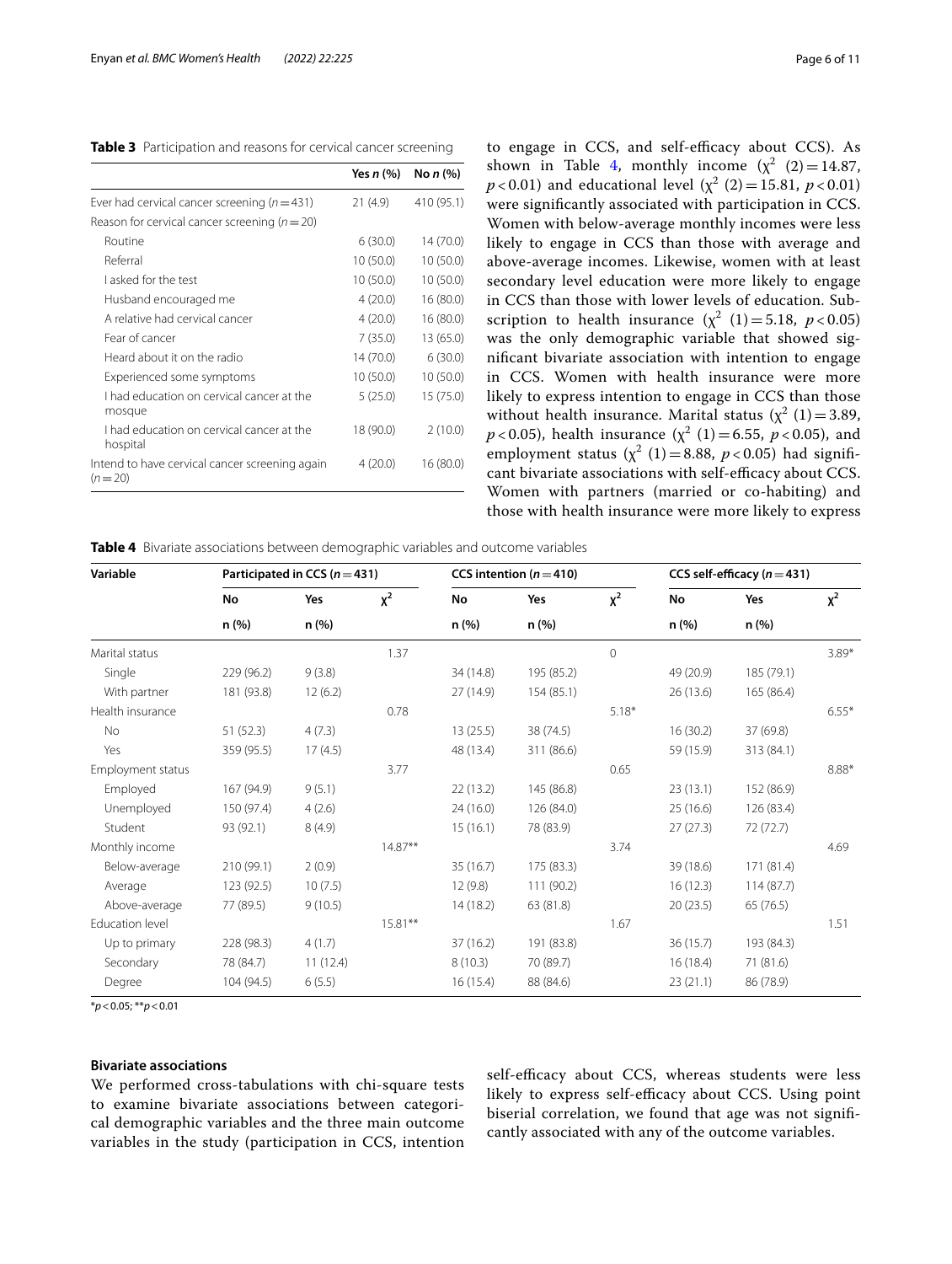| Variables                    | Participated in CCS ( $n = 431$ ) |      |                | CCS self-efficacy $(n=431)$ |      |               | CCS intention ( $n = 410$ ) |      |               |
|------------------------------|-----------------------------------|------|----------------|-----------------------------|------|---------------|-----------------------------|------|---------------|
|                              | B(S.E.)                           | aOR  | 95% CI         | B(S.E.)                     | aOR  | 95% CI        | B(S.E.)                     | aOR  | 95% CI        |
| Demographics                 |                                   |      |                |                             |      |               |                             |      |               |
| Monthly income <sup>a</sup>  |                                   |      |                |                             |      |               |                             |      |               |
| Average                      | $1.77(0.87)^{*}$                  | 5.87 | $1.07 - 32.27$ | 0.01(0.37)                  | 1.01 | $0.49 - 2.10$ | 0.15(0.42)                  | 1.16 | $0.51 - 2.63$ |
| Above-average                | $2.07(0.90)$ *                    | 7.95 | 1.36-46.28     | $-0.41(0.38)$               | 0.66 | $0.32 - 1.39$ | $-0.38(0.43)$               | 0.68 | $0.29 - 1.59$ |
| Education level <sup>a</sup> |                                   |      |                |                             |      |               |                             |      |               |
| Secondary                    | 1.02(0.71)                        | 2.76 | $0.68 - 11.20$ | $-0.16(0.38)$               | 0.85 | $0.40 - 1.81$ | 0.76(0.47)                  | 2.13 | $0.85 - 5.38$ |
| Degree                       | $-0.64(0.86)$                     | 0.53 | $0.99 - 2.83$  | $-0.47(0.42)$               | 0.62 | $0.28 - 1.41$ | 0.45(0.47)                  | 1.56 | $0.62 - 3.95$ |
| Religion factors             |                                   |      |                |                             |      |               |                             |      |               |
| Modesty                      | 0.22(0.07)                        | 1.24 | $1.07 - 1.43$  | $-0.13(0.04)$ ***           | 0.88 | $0.81 - 0.96$ | $-0.13(0.05)$ ***           | 0.88 | $0.80 - 0.97$ |
| Faith                        | 0.01(0.13)                        | 1.01 | $0.79 - 1.29$  | $-0.00(0.79)$               | 0.99 | $0.86 - 1.17$ | $-0.05(0.09)$               | 1.05 | $0.88 - 1.26$ |
| Provider-related             |                                   |      |                |                             |      |               |                             |      |               |
| Self-sampling                | 0.18(0.78)                        | 1.20 | $0.26 - 5.52$  | $-0.24(0.42)$               | 0.79 | $0.35 - 1.79$ | $-0.92(0.50)$               | 0.40 | $0.15 - 1.06$ |
| Similarity                   | 0.11(0.17)                        | 1.11 | $0.80 - 1.55$  | $-0.21(0.10)^{*}$           | 0.81 | $0.67 - 0.99$ | $-0.18(0.11)$               | 0.84 | $0.67 - 1.04$ |
| TPB variables                |                                   |      |                |                             |      |               |                             |      |               |
| Knowledge                    | $0.28(0.09)$ **                   | 1.32 | $1.11 - 1.56$  | 0.06(0.05)                  | 1.06 | $0.97 - 1.17$ | $-0.03(0.05)$               | 0.97 | $0.88 - 1.08$ |
| Attitudes                    | 0.24(0.14)                        | 1.28 | $0.98 - 1.67$  | $0.28(0.08)$ ***            | 1.32 | $1.14 - 1.53$ | $0.35(0.09)$ ***            | 1.42 | $1.20 - 1.68$ |
| Subjective Norms             | $-0.10(0.08)$                     | 0.91 | $0.77 - 1.06$  | $-0.02(0.05)$               | 0.98 | $0.89 - 1.07$ | 0.00(0.06)                  | 1.00 | $0.90 - 1.11$ |
| Behavioural Control          | 0.07(0.12)                        | 1.07 | $0.85 - 1.36$  | 0.03(0.06)                  | 1.03 | $0.92 - 1.16$ | 0.09(0.06)                  | 1.10 | $0.97 - 1.24$ |

<span id="page-6-1"></span>Table 5 Binary logistic regression on correlates of engagement in cervical cancer screening, self-efficacy about cervical cancer screening and intention to engage in cervical cancer screening

*TPB* Theory of planned behaviour, *aOR* Adjusted odds ratio, *CCS* Cervical cancer screening, *CI* Confdence interval

 $^{\rm a}$  Reference group (monthly income  $=$  below-average; education level  $=$  up to primary education)

\**p*<0.05; \*\**p*<0.01; \*\*\**p*<0.001

#### **Multivariate associations**

Three separate binary logistic regression analyses were conducted to examine multivariate correlates of participation in CCS, self-efficacy about CCS, and intention to engage in CCS for the frst time. As shown in Table [5](#page-6-1), the final models for participation in CCS ( $\chi^2$  (12) = 51.72,  $p < 0.001$ ), CCS intention ( $\chi^2$  (12) = 50.11,  $p < 0.001$ ), and CCS self-efficacy  $(\chi^2 (12) = 54.33, p < 0.001)$  were statistically significant. Having an average ( $aOR = 5.87$ ,  $95\%$ CI 1.07, 32.27) or an above-average (aOR=7.95, 95% CI 1.36, 46.28) monthly income was associated with greater odds of engaging in CCS than having below-average income. Knowledge about cervical cancer was associated with increased odds of engaging in CCS ( $aOR = 1.32$ , 95%) CI 1.11, 1.56). None of the religion/modesty and provider-related factors was signifcantly associated with the odds of engaging in CCS.

No demographic variable was shown to have a statistically signifcant association with CCS intention and self-efficacy about CCS in the final logistic regression models. Concerns about the similarity with health providers in terms of gender and faith were associated with decreased odds of CCS self-efficacy ( $aOR = 0.81$ , 95% CI 0.67, 0.99). Islamic modesty (aOR=0.88, 95% CI 0.81, 0.96) was associated with decreased self-efficacy about CCS, whereas attitude ( $aOR = 1.32$ , 95% CI 1.14, 1.53) was significantly associated with increased self-efficacy about seeking CCS. Again, Islamic modesty ( $OR = 0.88$ , 95% CI 0.80, 0.97) was associated with decreased intention to engage in CCS, whereas attitude ( $aOR = 1.42$ , 95% CI 1.20, 1.68) was associated with increased intention to engage in  $CCS<sup>1</sup>$  $CCS<sup>1</sup>$  $CCS<sup>1</sup>$ 

#### **Discussion**

# <span id="page-6-0"></span>**Knowledge of cervical cancer and participation in screening**

The study examined Muslim women's knowledge of cervical cancer, CCS behaviour, and reasons for screening. It also investigated the correlates of participation in CCS, self-efficacy about CCS, and intention to engage in CCS

<span id="page-6-2"></span> $1$  Based on the suggestion of an anonymous reviewer, we explored the possibility that the infuence of knowledge on the outcome variables may depend on participants' age. Although we found a marginal negative correlation between age and knowledge of cervical cancer (*r*=–.15, *p*<.05), results from separate logistic regression analyses indicated that the interaction between age and knowledge of cervical cancer had no signifcant infuence on any of the outcome variables (participation in CCS, CCS intention, and CCS selfefficacy). Thus, the extent to which knowledge relates to participation in CCS, intention to screen, and self-efficacy about CCS was not influenced by age.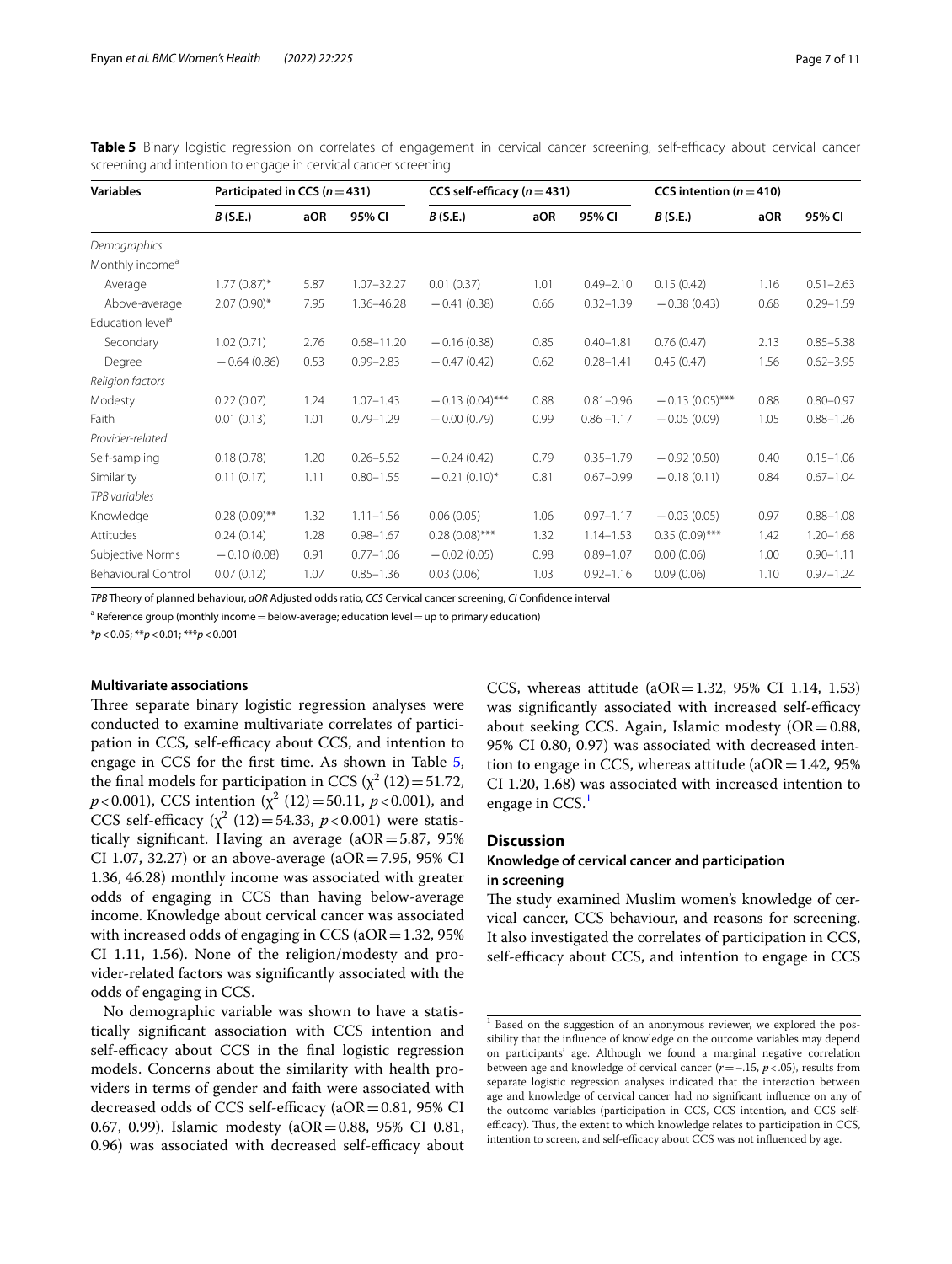for the frst time. Our fndings highlight gaps in knowledge of cervical cancer and CCS. For instance, more than two-thirds of the participants incorrectly indicated that cervical cancer afects the face and specifed that it cannot be prevented. Studies conducted in Africa and the United Arab Emirates have reported similar fndings [[17–](#page-9-16)[19](#page-9-17)]. Our study further found knowledge about cervical cancer to be associated with increased odds of engaging in CCS. Other studies conducted within the African context reported similar findings [[20,](#page-9-18) [21\]](#page-9-19). Therefore, education on cervical cancer highlighting the risk factors, signs and symptoms and methods of prevention could lead to improved screening uptake. It is worth mentioning that an interventional study conducted in Ghana reported that targeted health education on cervical cancer and screening had an impact on changing the perceptions of women regarding the disease and screening in a district in Ghana [\[22](#page-9-20)].

Surprisingly, regarding CCS, above 80% of the participants indicated that urine was used in CCS and screening can prevent cervical cancer, respectively. Although previous studies have reported that high-risk HPV types can be detected in urine samples [[23,](#page-9-21) [24](#page-9-22)], it is not recommended by WHO and hence not a routine practice. Additionally, urine is not an option in the Ghanaian setting and based on the population studied, it is most likely the case that they chose it based on the fact that most gynaecological and obstetric investigations they have experienced involved using a urine sample.

Participation in CCS was extremely low, as less than 5% of the women studied had ever had in CCS. Similarly, women attending maternal and child health clinics in Ethiopia reported low knowledge of CCS [\[25](#page-9-23)]. The low level of public awareness about CCS and inadequate screening facilities in hospitals across Ghana could account for the observed fnding. It was observed in Ontario that Muslim women of sub-Saharan African (SSA) origin had the highest prevalence of being behind schedule regarding CCS compared to those from non-Muslim SSA backgrounds. This suggests that Muslim women from SSA settings have a decreased likelihood of being informed about CCS as utilisation of primary health care facilities has effects on the uptake of screening services  $[26]$  $[26]$ . The fundamental gaps in information about screening cannot be ruled out despite the differences in settings with the current study. In contrast, Muslim women in Monrovia showed much interest in screening by stating their preference for self-sampling [[16\]](#page-9-13) which highlights the need for community engagement with religious leaders in eliciting and incorporating culturally appropriate identifed strategies to encourage participation.

Furthermore, women in this study cited reasons for engaging in CCS, which include education on CCS at the hospital, information on the radio, referral, experiencing some symptoms and requesting the test. Pragmatic and intentional eforts to improve screening uptake need to combine these strategies. For instance, studies conducted in Nigeria and Iran found referral by doctors and other healthcare providers to improve Pap testing uptake [[27](#page-9-25), [28\]](#page-9-26). Efforts to intensify education on CCS in health facilities and engagement of the mass media could be efective in assisting women with the needed information to make appropriate decisions about screening. This would help prevent late diagnosis and reduce mortality from cervical cancer. Given that cervical cancer is usually symptomless in its early stages, early screening can detect abnormal changes in the cervix before progressing to cancer.

## **Correlates of participation in CCS, confdence about CCS, and intention to engage in CCS for the frst time**

The study found that having an average or an above-average monthly income was associated with an increased likelihood of engaging in CCS than having a below-average income. This finding was reported in a South African study involving a secondary data analysis of the Demo-graphic and Health Survey data [\[29](#page-9-27)]. The National Health Insurance Scheme in Ghana presently does not cover cervical cancer screening. Participation in screening is based on the ability to pay at the point of accessing the service. Hence, women with below-average monthly incomes are less likely to participate in CCS activities as reported in this study. Couple with the issue of payment at the point of service use is limited screening facilities in Ghana that requires additional fnancial resources to enable women to travel to seek screening services.

Education predicted CCS in the current study. Women with a secondary level of education were more likely to engage in CCS than those with lower levels of education, while those with a college/university degree made no difference in the odds of engaging in CCS. This finding is consistent with studies conducted within the SSA setting and beyond [\[3](#page-9-2), [30](#page-9-28), [31\]](#page-10-0). Mitiku and Tefera reported that women with a secondary level of education were more likely to seek CCS compared to those without any formal education [\[31](#page-10-0)]. A possible explanation is that those with secondary education may have abided by the health education messages and doctors' recommendations compared to those with lower levels of education as they may lack information about the disease and screening. Women with a university or college degree may have high health literacy and access to more educational materials about the disease and screening and therefore may be indiferent toward screening.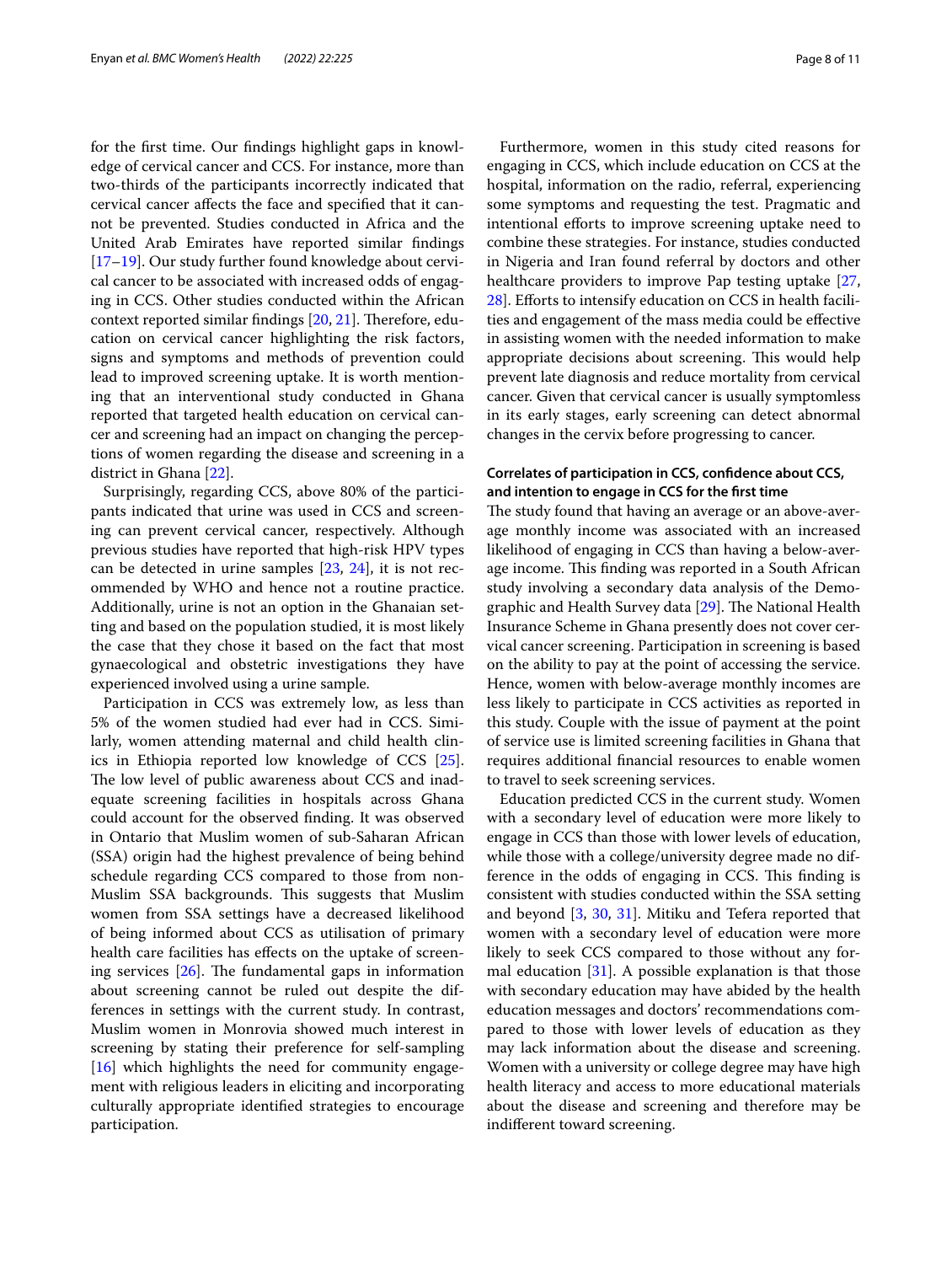Furthermore, among the theory of planned behaviour constructs that guided this study, only attitude had a signifcant association with intention to screen and participation in CCS, with positive attitude being associated with increased odds of CCS. Attitude in this study refers to Muslim women's favourable or unfavourable evaluation toward participating in CCS. Intention to participate in CCS depends on a person's attitude since it is a strong determinant of intention [\[32\]](#page-10-1) which is consistent with the current study. This implies that when such women are provided with the necessary resources and opportunities their attitude to screening could be modifed to achieve a desirable outcome. Compared to the fndings of the current study, all the TPB constructs infuenced the intention to engage in CCS in an institution-based study conducted in Ethiopia in 2017 [[32\]](#page-10-1). A similar result was achieved in a study among Chinese women  $[33]$ . The characteristics of the population used could account for the diference in fndings. For instance, over 85% of the participants sampled were Christians of either the Protestant or Orthodox denomination while the current study solely focused on Muslims. Hence, the diference in faith might have contributed to the diferent study outcomes.

Religious faith and concerns about modesty were important in determining CCS participation, intention and self-efficacy. Although Muslim women are a minority group compared to the other religious groups, a lack of cultural understanding of their religious beliefs and values could be a critical barrier to seeking CCS. Islamic modesty was associated with decreased intention to engage in CCS in this study. Additionally, Islamic modesty and commitment to the Islamic faith were associated with decreased self-efficacy about seeking CCS. The findings are consistent with previous studies [[10,](#page-9-9) [34](#page-10-3), [35\]](#page-10-4). A survey conducted among a sample of Muslim women in Chicago to determine religion-related factors associated with Papanicolaou (Pap) testing found modesty levels to be negatively associated with Pap testing [[34\]](#page-10-3). A possible explanation is the inherent beliefs of Muslim women, as they fnd it problematic for male doctors to examine their 'private parts' and others need approval from their partners before being examined by male doctors or participating in gynaecological examinations. Consistent with this fnding is a study conducted among Nigerian women in which approximately half of the women were Muslims. The authors found spousal approval, religious and cultural commitment and the gender of the healthcare provider to be important barriers to seeking CCS [[36](#page-10-5)]. Given the peculiar issues confronting Muslim women regarding CCS, self-collection of samples for HPV screening can play an important role to improve the acceptability of screening and uptake [\[19](#page-9-17)]. For instance, in Liberia, Muslim women showed their preference for self-sampling over the conventional provider collection  $[17]$ . This highlights the need for a tailor-made programme aimed at teaching and encouraging Muslim women to take advantage of the self-collection method to participate in CCS since its convenient and can be collected in their homes [[37\]](#page-10-6). A narrative from key informants' interviews conducted among Muslim women in New Yorke City indicates that Islam emphasizes the importance of personal health management which makes it imperative for Muslim women to participate in CCS programmes. However, sociocultural gender norms where the female is expected to place the health of family and signifcant others before her health may be a barrier [[38](#page-10-7)]. Although the context difers from the current study, the fndings are relevant as limited studies have been conducted in Africa among this population. An important limitation worth noting is that this study focused on only Muslim women. Therefore, the views of women belonging to other religious sects were not captured. It is suggested that future studies compare CCS behaviours of women belonging to diferent religious sects to understand their unique issues and implement strategies to deliver culturally-sensitive screening programmes.

#### **Conclusions**

Our study highlights gaps in knowledge of cervical cancer and screening among Muslim women which call for comprehensive culturally-appropriate health education to improve knowledge and change attitudes toward CCS. A positive attitude was found to infuence intention to screen and actual participation in screening programmes. The study identified that less than 5% had participated in CCS. Reasons cited for participation in CCS were education at the hospital, referral, information on the radio and experience of symptoms. Moreover, average monthly income and having secondary education increased the likelihood of seeking CCS. Interventions to improve the level of education of Muslim women and income are critical in facilitating CCS.

However, religion/modesty and provider-related factors decreased the likelihood of CCS. Islamic modesty and commitment to the Islamic faith decreased intention and self-efficacy regarding screening. Therefore, sociocultural interventions aimed at tackling the religion/ modesty and provider-related factors are important in improving CCS uptake among Muslim women.

#### **Abbreviations**

CC: Cervical cancer; CCS: Cervical cancer screening.

#### **Acknowledgements**

The authors are grateful to the participants for willingly taking part in the study and the research assistants and Muslim leaders for their support during the data collection phase of the research.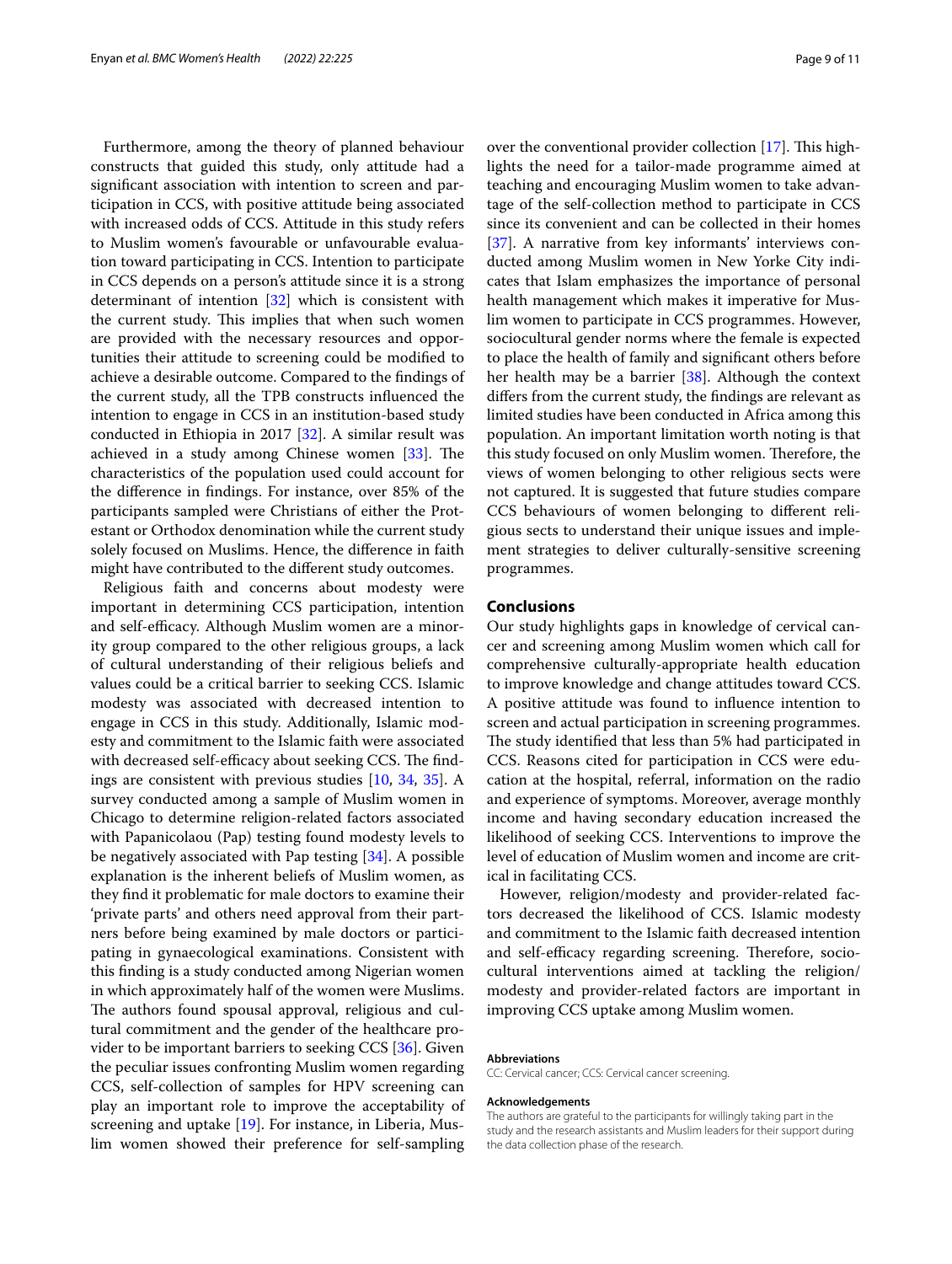#### **Author contributions**

The study was conceived by NIEE and DOY. NIEE, DOY and ROD contributed to the design of the study. NIEE, ROD and AED contributed to the acquisition of data. FA and DOY contributed to the data analysis and interpretation. All the authors wrote the manuscript and revised it for important intellectual content. All authors read and approved the fnal manuscript.

#### **Funding**

The study was solely funded by the authors.

#### **Availability of data and materials**

The datasets used and/or analysed during the current study are available from the corresponding author on reasonable request.

#### **Declarations**

#### **Ethics approval and consent to participate**

Cervical cancer afects the mouth of the womb which makes it a sensitive issue. The study was approved by the Institutional Review Board of the University of Cape Coast (1D: UCCIRB/EXT/2020/27). Written informed consent was obtained from each participant before including them in the study. They were assured of confdentiality. Privacy was ensured at the data collection stage of the research. Participants who needed approval from their partners before providing consent to participate in the study were allowed to do so. Participants who self-reported symptoms similar to cervical cancer were referred and encouraged to see a specialist in the Cape Coast Teaching Hospital. All procedures were conducted per the Declaration of Helsinki.

#### **Consent for publication**

This is not applicable.

#### **Competing interests**

The authors declare that they have no competing interests.

#### **Author details**

<sup>1</sup> Department of Adult Health, School of Nursing and Midwifery, University of Cape Coast, Cape Coast, Ghana. <sup>2</sup> Directorate of Research, Innovation and Consultancy, University of Cape Coast, Cape Coast, Ghana. <sup>3</sup> Department of Microbiology and Immunology, School of Medical Sciences, University of Cape Coast, Cape Coast, Ghana.

# Received: 14 March 2022 Accepted: 1 June 2022

#### **References**

- <span id="page-9-0"></span>1. Arbyn M, Weiderpass E, Bruni L, de Sanjosé S, Saraiya M, Ferlay J, Bray F. Estimates of incidence and mortality of cervical cancer in 2018: a worldwide analysis. Lancet Glob Health. 2020;8(2):e191-203.
- <span id="page-9-1"></span>2. Adanu RM. Cervical cancer knowledge and screening in Accra, Ghana. J Womens Health Gend Based Med. 2002;11(6):487–8.
- <span id="page-9-2"></span>3. Ebu NI, Mupepi SC, Siakwa MP, Sampselle CM. Knowledge, practice, and barriers toward cervical cancer screening in Elmina, Southern Ghana. Int J Women's Health. 2015;7:31.
- <span id="page-9-3"></span>4. World Health Organisation. WHO guidance note on comprehensive cervical cancer prevention and control: a healthier future for girls and women*.* 2013. Retrieved from who.int/iris/bitstr eam/10665/78128/3/9789241505147\_eng.pdf.
- <span id="page-9-4"></span>5. Mupepi SC, Sampselle CM, Johnson TR. Knowledge, attitudes, and demographic factors infuencing cervical cancer screening behavior of Zimbabwean women. J Womens Health. 2011;20(6):943–52.
- <span id="page-9-5"></span>6. Ghana Districts. *Basic population characteristics: Komenda/ Edina/Eguafo/ Abirem Municipal*. Retrieved from<http://www.Keea.ghanadistricts.gov.gh>.
- <span id="page-9-6"></span>7. Agboklu G. Three ways to marry in Ghana-legally. 2020. Retrieved from Laboneexpress.com/2013/08/3-ways-to-marry-in-ghana-legally on Monday, September 6, 2020 at 2:00 pm.
- <span id="page-9-7"></span>Matin M, LeBaron S. Attitudes toward cervical cancer screening among Muslim women: a pilot study. Women Health. 2004;39(3):63–77.
- <span id="page-9-8"></span>9. Vu M, Azmat A, Radejko T, Padela AI. Predictors of delayed healthcare seeking among American Muslim women. J Womens Health. 2016;25(6):586–93.
- <span id="page-9-9"></span>10. Szarewski A, Cadman L, Ashdown-Barr L, Waller J. Exploring the acceptability of two self-sampling devices for human papillomavirus testing in the cervical screening context: a qualitative study of Muslim women in London. J Med Screen. 2009;16(4):193–8.
- <span id="page-9-14"></span>11. Ajzen I, Fishbein M, Heilbroner RL. Understanding attitudes and predicting social behavior. Englewood Clifs: Prentice-hall; 1980.
- <span id="page-9-15"></span>12. Roden J. Revisiting the health belief model: Nurses applying it to young families and their health promotion needs. Nurs Health Sci. 2004;6(1):1.
- <span id="page-9-10"></span>13. Ghana Statistical Service. 2010 population and housing census fnal results (2012). Retrieved from:<http://www.statsghana.gov.gh>on Wednesday, August 22, 2020 at 11:00am.
- <span id="page-9-11"></span>14. World Health Organization. WHO guideline for screening and treatment of cervical pre-cancer lesions for cervical cancer prevention. Geneva; 2021.
- <span id="page-9-12"></span>15. Glenn D. Determining sample size*.* 2013. Retrieved from:edis.ifas.uf.edu/ pdfles/PD/PD00600.pdf on Wednesday, August 22, 2020 at 11:00am.
- <span id="page-9-13"></span>16. Walton PhD DP, Maria L, Akram RD, Hossain BB. Health beliefs of Muslim women and implications for health care providers: exploratory study on the health beliefs of Muslim women. Online J Health Ethics. 2014;10(2):5.
- <span id="page-9-16"></span>17. Afzal O, Lieb W, Lieber M, Chowdhury S, Beddoe AM. Cervical cancer risk factors and screening preferences among Muslim women in Monrovia, Liberia. Afr J Reprod Health. 2020;24(3):101–7.
- 18. Al-Hammadi FA, Al-Tahri F, Al-Ali A, Nair SC, Abdulrahman M. Limited understanding of pap smear testing among women, a barrier to cervical cancer screening in the United Arab Emirates. Asian Pac J Cancer Prev APJCP. 2017;18(12):3379.
- <span id="page-9-17"></span>19. Stuart A, Obiri-Yeboah D, Adu-Sarkodie Y, Hayfron-Benjamin A, Akorsu AD, Mayaud P. Knowledge and experience of a cohort of HIV-positive and HIV-negative Ghanaian women after undergoing human papillomavirus and cervical cancer screening. BMC Womens Health. 2019;19(1):1–1.
- <span id="page-9-18"></span>20. Lyimo FS, Beran TN. Demographic, knowledge, attitudinal, and accessibility factors associated with uptake of cervical cancer screening among women in a rural district of Tanzania: three public policy implications. BMC Public Health. 2012;12(1):1–8.
- <span id="page-9-19"></span>21. Plotkin M, Besana GV, Yuma S, Kim YM, Kulindwa Y, Kabole F, Lu E, Giattas MR. Integrating HIV testing into cervical cancer screening in Tanzania: an analysis of routine service delivery statistics. BMC Womens Health. 2014;14(1):1–8.
- <span id="page-9-20"></span>22. Ebu NI, Amissah-Essel S, Asiedu C, Akaba S, Pereko KA. Impact of health education intervention on knowledge and perception of cervical cancer and screening for women in Ghana. BMC Public Health. 2019;19(1):1–1.
- <span id="page-9-21"></span>23. Pathak N, Dodds J, Zamora J, Khan K. Accuracy of urinary human papillomavirus testing for presence of cervical HPV: systematic review and meta-analysis. BMJ. 2014;349:g5264.
- <span id="page-9-22"></span>24. Arbyn M, Peeters E, Benoy I, Broeck DV, Bogers J, De Sutter P, Donders G, Tjalma W, Weyers S, Cuschieri K, Poljak M. VALHUDES: a protocol for validation of human papillomavirus assays and collection devices for HPV testing on self-samples and urine samples. J Clin Virol. 2018;107:52–6.
- <span id="page-9-23"></span>25. Aredo MA, Sendo EG, Deressa JT. Knowledge of cervical cancer screening and associated factors among women attending maternal health services at Aira Hospital, West Wollega, Ethiopia. SAGE open Med. 2021;9:20503121211047064.
- <span id="page-9-24"></span>26. Lofters AK, Vahabi M, Kim E, Ellison L, Graves E, Glazier RH. Cervical cancer screening among women from Muslim-majority countries in Ontario, Canada. Cancer Epidemiol Prev Biomark. 2017;26(10):1493–9.
- <span id="page-9-25"></span>27. Musa J, Achenbach CJ, Evans CT, Jordan N, Daru PH, Hou L, Murphy RL, Adewole IF, Simon MA. Association between patient-reported HIV status and provider recommendation for screening in an opportunistic cervical Cancer screening setting in Jos, Nigeria. BMC Health Serv Res. 2018;18(1):1.
- <span id="page-9-26"></span>28. Rezaie CS, Mohammad AC, Kamalifard M. Knowledge, attitudes and practice about Pap smear among women reffering to a public hospital (2012).
- <span id="page-9-27"></span>29. Akokuwebe ME, Idemudia ES, Lekulo AM, Motlogeloa OW. Determinants and levels of cervical Cancer screening uptake among women of reproductive age in South Africa: evidence from South Africa Demographic and health survey data, 2016. BMC Public Health. 2021;21(1):1–4.
- <span id="page-9-28"></span>30. Chang HK, Myong JP, Byun SW, Lee SJ, Lee YS, Lee HN, Lee KH, Park DC, Kim CJ, Hur SY, Park JS. Factors associated with participation in cervical